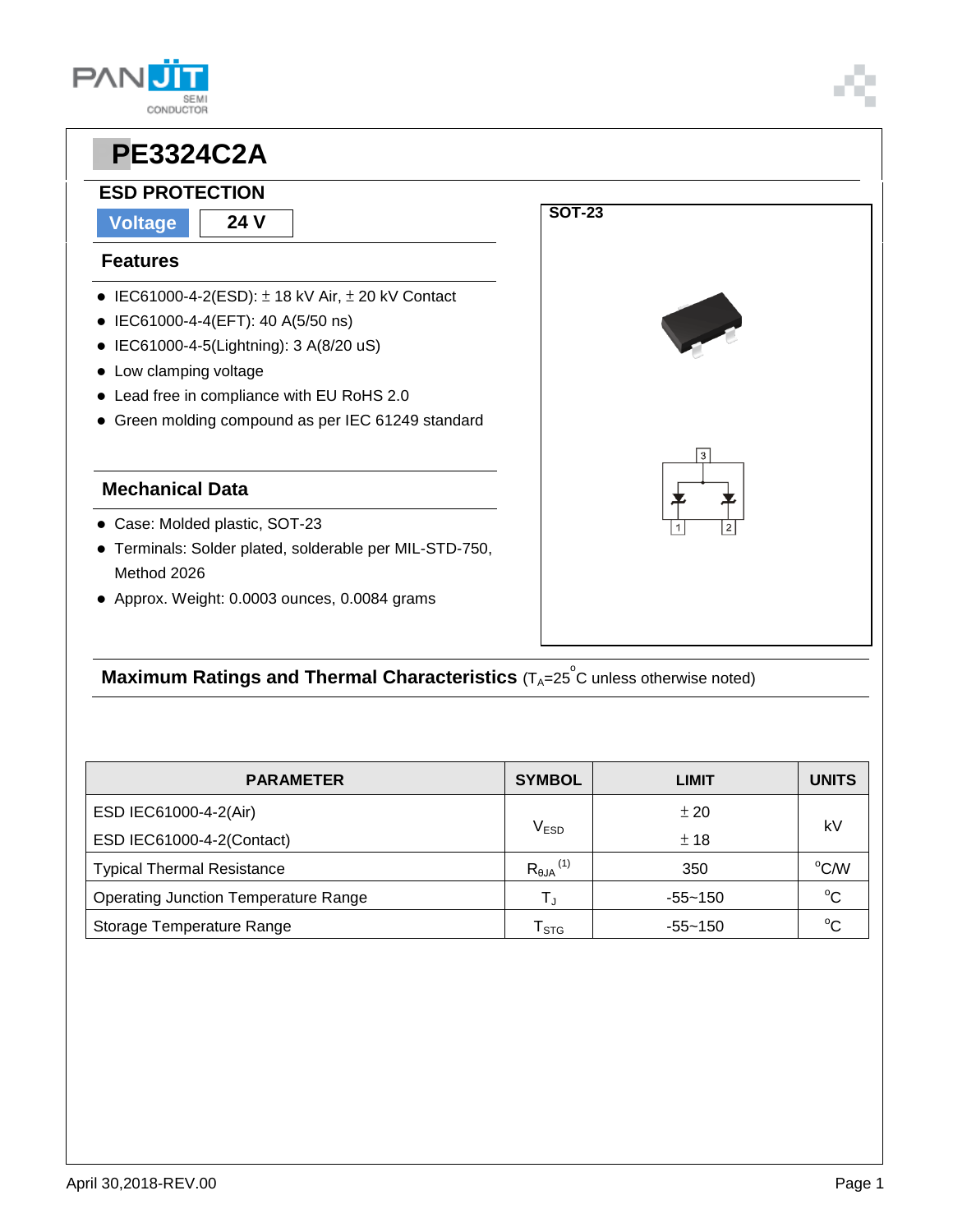



#### **Electrical Characteristics** (T<sub>A</sub>=25<sup>°</sup>C unless otherwise noted)

| <b>PARAMETER</b>               | <b>SYMBOL</b>            | <b>TEST CONDITION</b>            | MIN. | TYP. | MAX. | <b>UNITS</b> |
|--------------------------------|--------------------------|----------------------------------|------|------|------|--------------|
| Reverse Stand-Off Voltage      | $V_{RWM}$ <sup>(2)</sup> |                                  |      |      | 24   | V            |
| Reverse Breakdown Voltage      | $V_{BR}$                 | $I_{BR}$ = 1 mA                  | 26.5 |      | 29.5 |              |
| Reverse Leakage Current        | IR                       | $V_R = 24 V$                     |      |      |      | uA           |
| <b>Clamping Voltage</b>        | $V_{CL}$                 | $I_{PP} = 1$ A, $t_P = 8/20$ us  |      |      | 35   | V            |
|                                |                          | $I_{PP} = 3 A$ , $t_P = 8/20$ us |      |      | 45   |              |
| Off State Junction Capacitance | $\rm C_J$                | $0$ Vdc Bias $f = 1$ MHz         |      |      | 30   | рF           |

NOTES:

1. Mounted on a FR4 PCB, Single-sided copper, mini pad.

2. A transient suppressor is selected according to the working peak reverse voltage( $V_{RWM}$ ), which should be equal to or greater than the DC or continuous peak operation voltage level.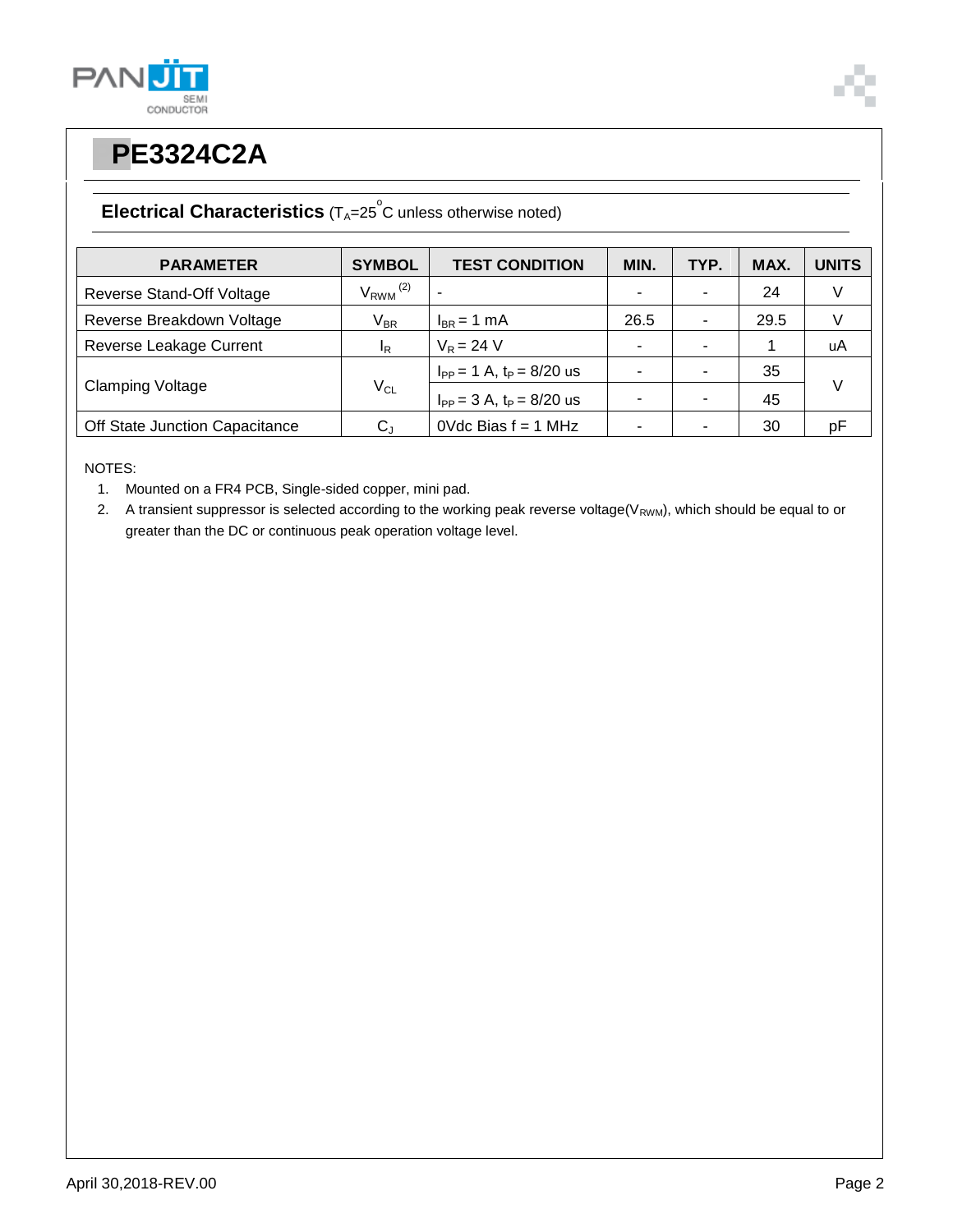

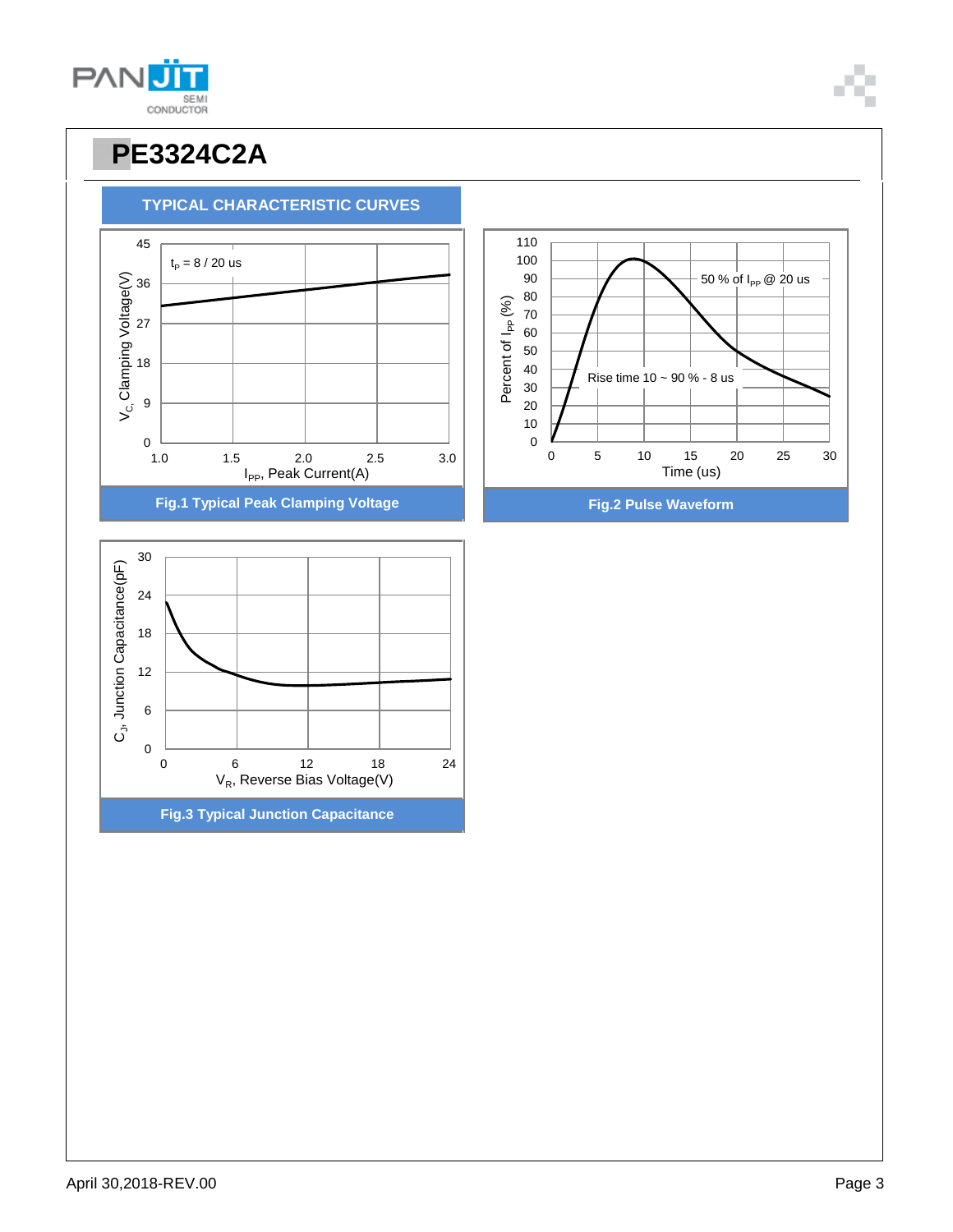



#### **Part No Packing Code Version**

| <b>Part No Packing Code</b> | Package Type | <b>Packing Type</b> | <b>Marking</b> | <b>Version</b> |
|-----------------------------|--------------|---------------------|----------------|----------------|
| PE3324C2A R1 00001          | SOT-23       | $3K/7"$ Reel        | 42A            | Halogen Free   |

#### **Packaging Information & Mounting Pad Layout**